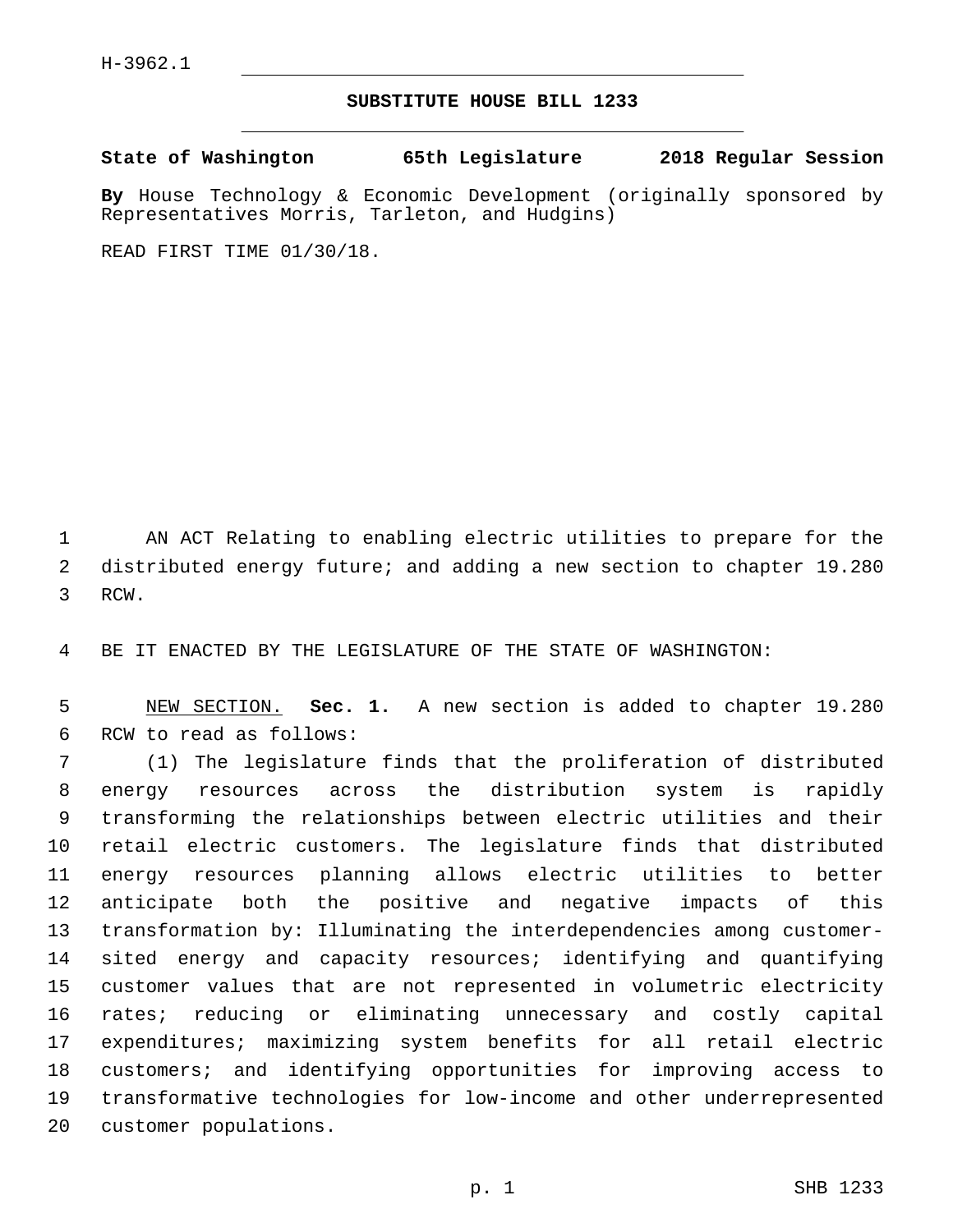(2) Therefore, it is the policy of the state of Washington that any distributed energy resources planning process engaged in by an electric utility in the state should accomplish the following:

 (a) Identify the data gaps that impede a robust planning process as well as any upgrades, such as but not limited to advanced metering and grid monitoring equipment, needed to obtain data that would allow the electric utility to quantify the locational and temporal value of 8 resources on the distribution system.

 (b) Propose monitoring and metering upgrades that are supported by a business case identifying how those upgrades will be leveraged 11 to provide net benefits for customers.

 (c) Identify potential programs and tariffs to fairly compensate customers for the value of their distributed energy resources, which may both produce and consume electricity and capacity from the distribution system individually or in groups, and ensure their optimal usage, including programs targeted at low-income customers.

 (d) Forecast, using probabilistic models, the growth of distributed energy resources on the utility's distribution system.

 (e) Provide, at a minimum, a ten-year plan for distribution system investments and an analysis of nonwires alternatives for major investments. This plan should include a process whereby near-term assumptions regularly inform and adjust the long-term projections of the plan. The goal of the plan should be to provide the most affordable investments for all customers and avoid reactive expenditures to accommodate unanticipated growth in distributed energy resources. An analysis that fairly considers wire-based and nonwires alternatives on equal terms is foundational to achieving this goal. The electric utility should be indifferent to the technology that is used to meet a particular resource need. The distribution system investment planning process should utilize a transparent approach that involves opportunities for stakeholder 32 input and feedback.

 (f) Competitively procure the distributed energy resources needs identified in the plan through detailed requests for proposals that identify the specific needs at each identified location. Competitive procurements that are tailored to solve specific needs, rather than to procure a specific resource, increase an electric utility's ability to identify the lowest cost, most efficient means of meeting distribution system needs. If the projected cost of a procurement is more than the calculated system net benefit, the electric utility

p. 2 SHB 1233